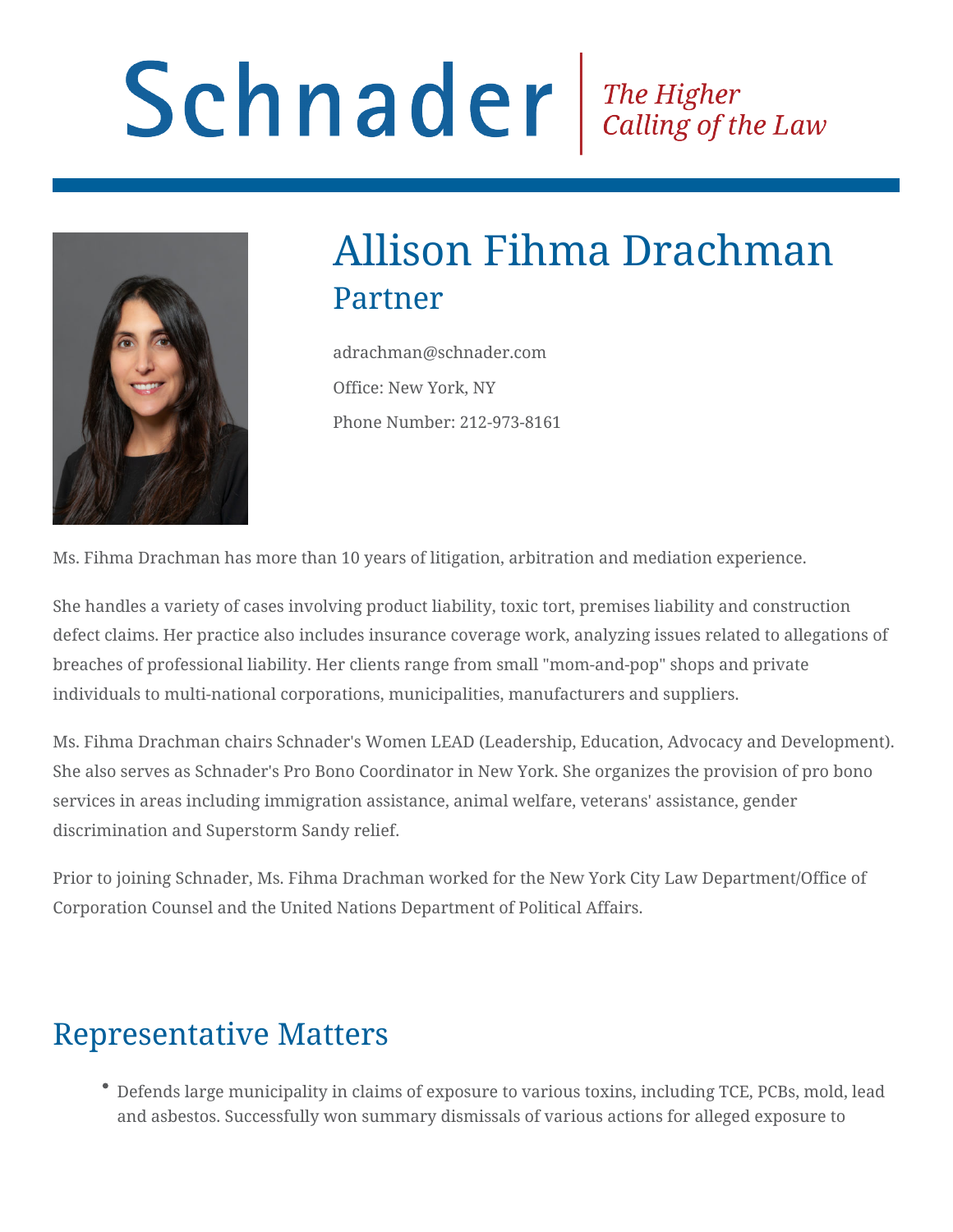toxins at public schools.

- Represents a supplier of asbestos-containing materials in litigation throughout the country. Successfully won dismissals of numerous claims based on lack of proper product identification and other factors.
- Represents manufacturers and suppliers in breach of warranty and design defect cases involving construction, electrical, printing and hospital equipment, consumer appliances and hazardous materials.

#### Constitutional Law

Defends large municipality in constitutional litigation brought under 42 U.S.C. Sec. 1983, involving the foster care system and schools.

#### Community and Pro Bono

- Lawyers for Civil Justice, Member of the Board of Directors
- Share Our Strength's Taste of the Nation, committee member 2002 present, committee co-chair, 2007-present
- Labs-4-Rescue, volunteer, 2008-present
- American Heart Association Young Professionals, member, 2007-present
- The Annual Ray Licata Memorial Swim, 2005-present

#### Education

- Benjamin N. Cardozo School of Law, J.D., 2004
- University of Vermont, B.A., 2001

## Bar Admissions

- New York, 2005
- New Jersey, 2004

# Court Admissions

- New Jersey state and federal district courts
- New York State Courts